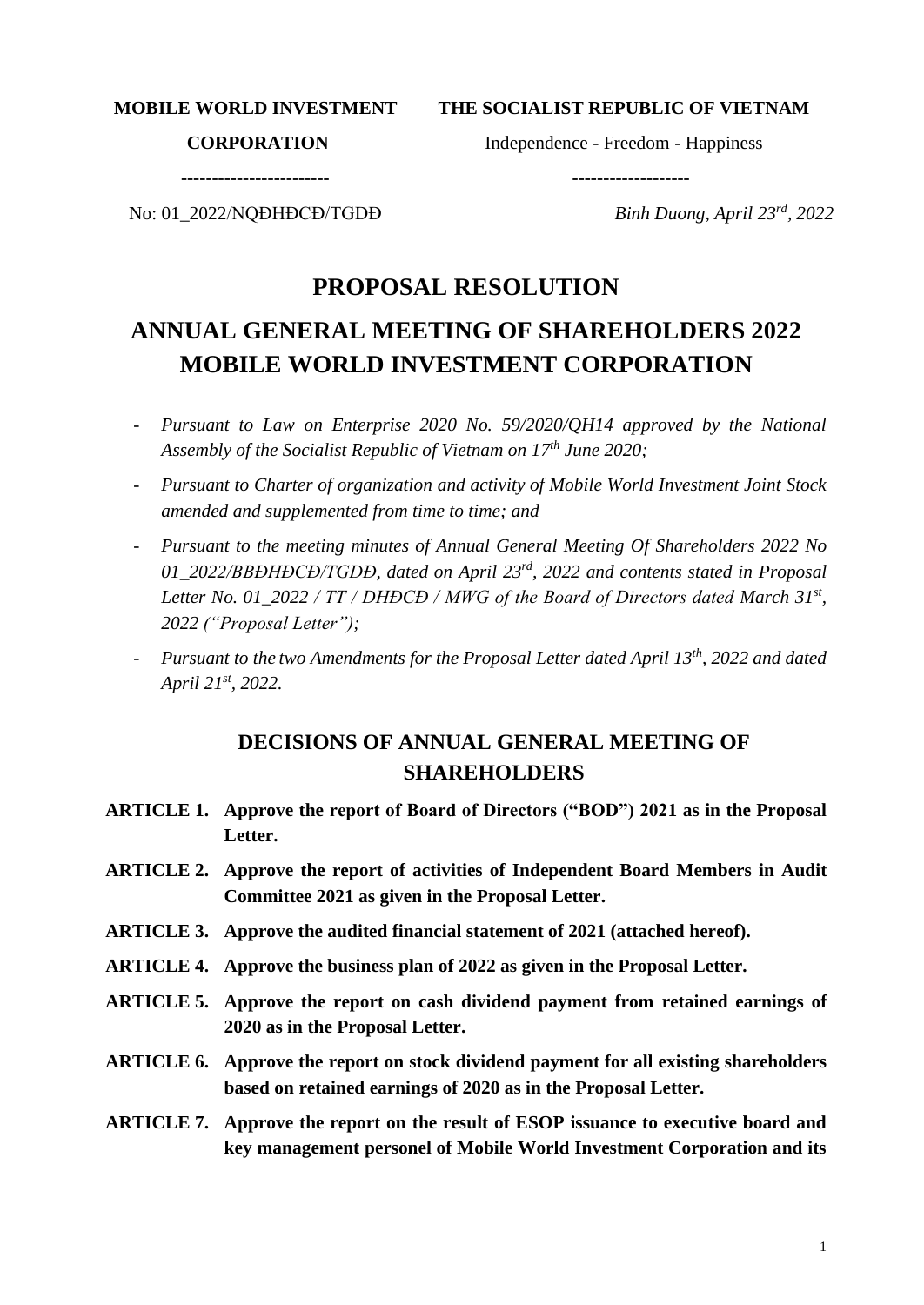# **subsidiaries according to Article 10 and 11 of the Resolution of the General Meeting of Shareholders 2021 (ESOP 2021) as in the Proposal Letter.**

### **ARTICLE 8. Approve the cash dividend policy based on business results of 2021**

The General Meeting of Shareholders approves the cash dividend policy base on business results of 2021 for existing shareholders as follows:

|     | 8.1 Type of shares : Common shares |                |                                                                                                                                              |
|-----|------------------------------------|----------------|----------------------------------------------------------------------------------------------------------------------------------------------|
| 8.2 | Par value                          | $\mathbb{R}^n$ | VND 10,000/share                                                                                                                             |
| 8.3 | Payment ratio                      | $\ddot{\cdot}$ | 10% on par value (VND 1,000/share)                                                                                                           |
| 8.4 | <b>Beneficiaries</b>               |                | Existing shareholders in the VSD's shareholder list<br>at the record date. These shareholders are eligible for<br>receiving dividend payment |
| 8.5 | Payment method : Cash payment      |                |                                                                                                                                              |

- 8.6 Expected payment time : In 2022
- 8.7 The General Meeting of Shareholders authorizes the BOD to execute the following activities:
	- 8.7.1 Entirely decide on dividend payment ratio and specific payment time;
	- 8.7.2 Decide, modify detailed dividend payment plan and select appropriate time for preparing the related documents compliant with the applicable laws;
	- 8.7.3 Perform all necessary procedures to complete the issuance plan and comply with current laws and regulations.

# **ARTICLE 9. Approve the stock dividend for existing shareholders based on retained earnings**

The General Meeting of Shareholders approves the proposal of paying the stock dividend as follows:

| 9.1 | Issuance                  | $\ddot{\cdot}$ | newly issued shares of Mobile World Investment Company<br>$(MWG)$ .                                                                                                                 |
|-----|---------------------------|----------------|-------------------------------------------------------------------------------------------------------------------------------------------------------------------------------------|
| 9.2 | Type of share             | $\ddot{\cdot}$ | Common shares                                                                                                                                                                       |
| 9.3 | Par value                 | $\ddot{\cdot}$ | VND 10,000/share                                                                                                                                                                    |
| 9.4 | <b>Charter Capital</b>    | $\ddot{\cdot}$ | VND 7,322,564,650,000                                                                                                                                                               |
| 9.5 | <b>Outstanding shares</b> | $\ddot{\cdot}$ | 732,024,465 shares                                                                                                                                                                  |
| 9.6 | The treasury shares       | $\ddot{\cdot}$ | 232,000 shares                                                                                                                                                                      |
| 9.7 | The payment ratio         | $\ddot{\cdot}$ | 1:1 on outstanding shares (This means that each shareholder who<br>owns one (01) share in the VSD's shareholder list at the record<br>date will receive one (01) additional share). |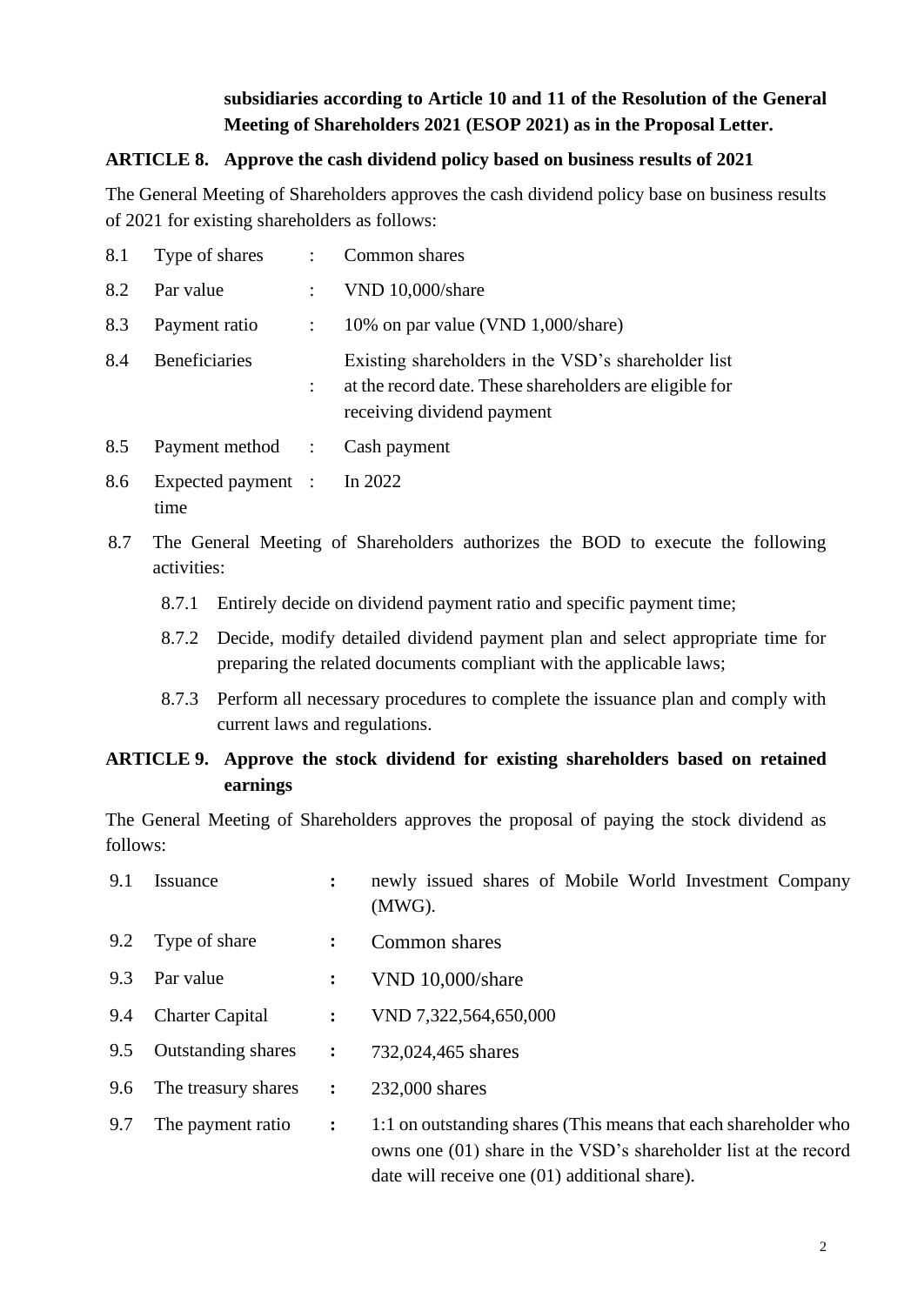| 9.8 | Expected number of :<br>issued shares |                | Not more than 732,024,465 shares at the time of issuance.                                                                                                       |
|-----|---------------------------------------|----------------|-----------------------------------------------------------------------------------------------------------------------------------------------------------------|
| 9.9 | Capital source                        | $\ddot{\cdot}$ | from Retained Earnings in the nearest audited financial<br>statements.                                                                                          |
|     | 9.10 Beneficiaries                    | $\ddot{\cdot}$ | Existing shareholders in the VSD's shareholder list at the record<br>date. The treasury shares (if any) will not be counted for this<br>stock dividend payment. |
|     | 9.11 Method of issuance               | $\ddot{\cdot}$ | Existing shareholders' shares will be distributed based on the<br>exercise of rights.                                                                           |

9.12 The additionally issued shares are not restricted to transfer, but the right to receive them is not transferable.

9.13 Increasing the Company's charter capital by an amount equal to the total par value of successfully issued shares, as recorded in the report on share issuance submitted to the State Securities Commission after completion.

9.14 The General Meeting of Shareholders authorizes the Board of Directors to execute the following activities:

- 9.14.1 Entirely decide on the last registration date for exercising rights, determine the actual number of shares issued based on outstanding shares at the time of issuance.
- 9.14.2 Prepare, modify detailed dividend payment plan and select appropriate time for preparing the related documents compliant with the applicable laws;
- 9.14.3 Adjust an enterprise registration certificate, adjust the charter capital according to the actual amount of capital issued, list shares after obtaining the necessary approvals from state agencies and deposit under actual issued shares.
- 9.14.4 Perform all necessary procedures to complete the issuance plan and comply with current laws and regulations.

# **ARTICLE 10. Approve the Employee Stock Option Plan for executive board and key management personnel of Mobile World Investment Corporation and its subsidiaries based on business results of 2022 (ESOP 2022)**

The General Meeting of Shareholders approves on the plan of issuing Employee Stock Option Plan for the Executive Board and Key Management Personnel of MWG and its subsidiaries based on business results in 2022 ("ESOP 2022") as follows:

- 10.1 Issuance Plan:
	- 10.1.1 Percentage: maximum 2.5% (two-point-five percent) of total outstanding shares at the time of issuance. The issuance rate will be determined as follows:

| <b>Growth rate of Net Profit</b> | <b>ESOP</b> issuance rate  |
|----------------------------------|----------------------------|
| <b>After Tax</b>                 | (Maximum 2.5% in any case) |
| $< 10\%$                         | 0%                         |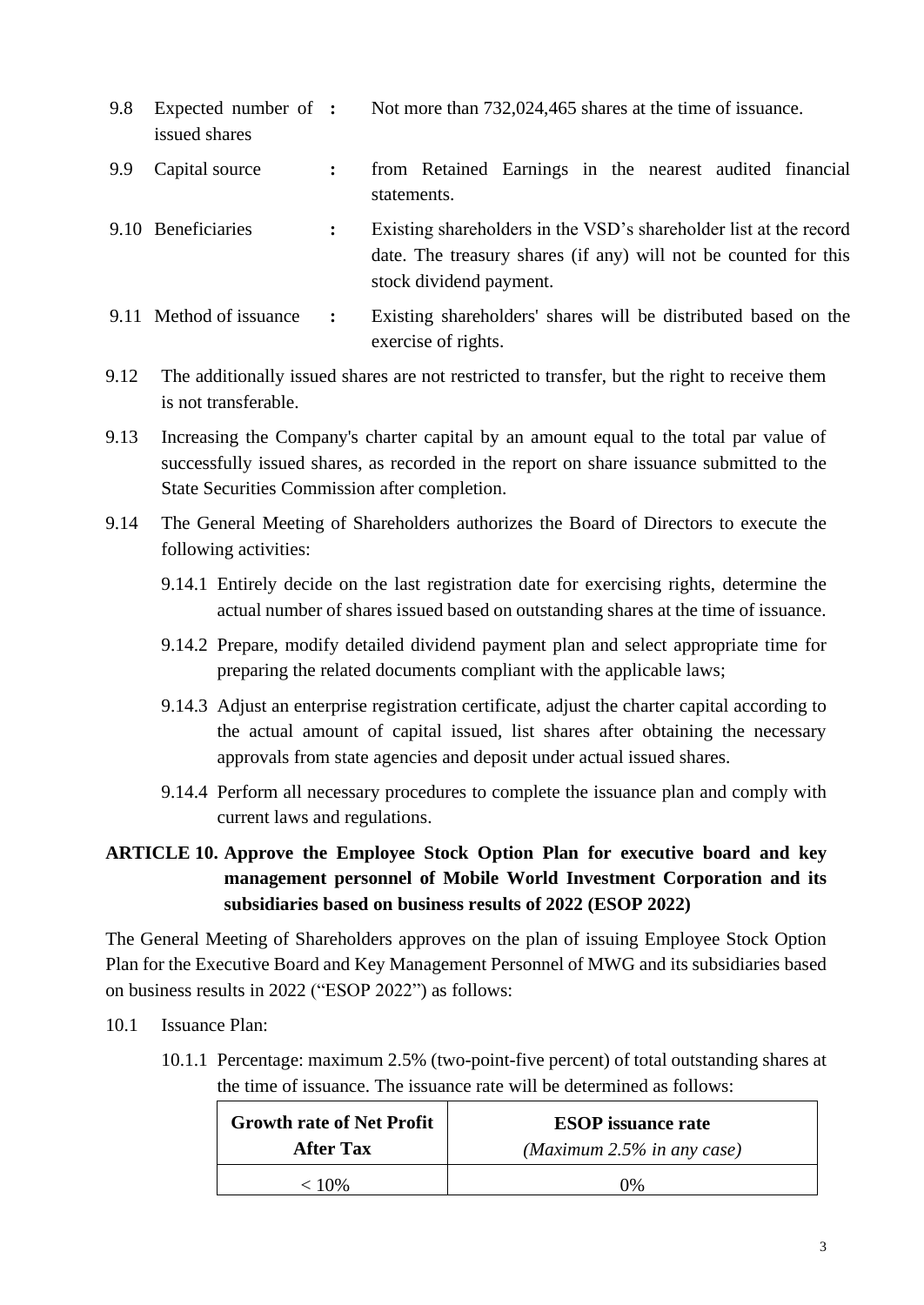| $NPAT$ growth rate $x$ 0.1 |
|----------------------------|
|                            |

**NPAT growth rate = [(NPAT of FY2022/ NPAT of FY2021) – 1] \* 100%**

*Example: Actual NPAT of 2021: VND6,350 billion*

➔ *ESOP issuance ratio = 2.5% because 0.1 x [(6,350/4,901) - 1] x 100% = 3% > 2.5%*

10.1.2 The total issued shares

**Total ESOP shares = Issuance rate x Total number of outstanding shares at the time of issuance** but not exceeding 37,000,000 shares (this number is estimated based on the total shares after the stock dividend in 2022).

- 10.1.3 Par value: VND 10,000/share.
- 10.1.4 Offer price for ESOP share: VND 10,000/share
- 10.1.5 Target of issuance: management personnel or employees are Vietnamese citizens, who contribute to the successful business performance of the Company and its subsidiaries in 2022.
- 10.1.6 Type of shares: common shares with lock-up limitation
- 10.1.7 Time of issuance: In 2023.
- 10.1.8 Other regulations:
	- a. All issued shares shall be locked for 4 years, in which 25% of issued shares will be unlocked for each year. It means that 25% of issued shares will be unlocked after the 1st year; 50% of issued shares will be unlocked after the 2nd year; 75% of issued shares will be unlocked after the 3rd year and the remaining 25% will be unlocked after 4th years;
	- b. If employees terminate labor contracts with the Company for any reason, the Company will purchase employees' shares for treasury shares which are locked at the par value;
	- c. This purchase of shares will be carried out by the Company unless the Board of Directors makes decision of not purchasing a part or all of shares that are still in lock-up period of that specific staff;
	- d. If any employee dies during the period in which his/her labor contract is still valid, employee's locked shares shall be automatically unlocked and the legal heirs of this employee will inherit the unlocked shares in accordance with the applicable law.
- 10.2 The General Meeting of Shareholders authorizes the Board of Directors to execute the following activities:
	- 10.2.1 Entirely decide on the target of issuance.
	- 10.2.2 Decide on the number of shares which will be actually issued based on the outstanding shares at the time of issuance. The Board of Directors must also ensure the ratio of ESOP shares as prescribed in this Article;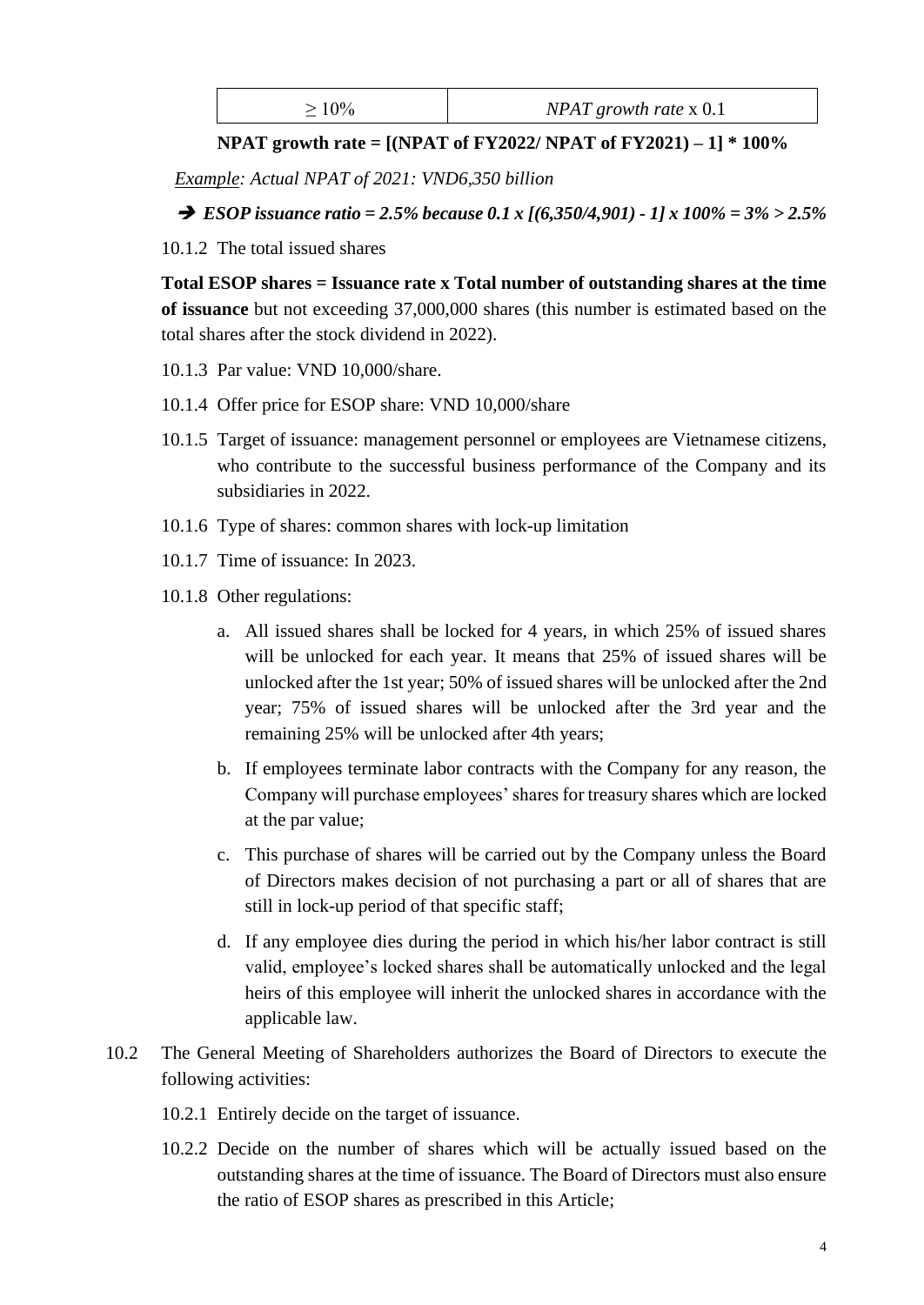- 10.2.3 Prepare, modify detailed issuance plan and select appropriate time for preparing the related documents compliant with the applicable laws;
- 10.2.4 Perform other necessary procedures to implement, deposit and list and complete the issuance plan in accordance with the law.

## **ARTICLE 11. Approval of reduction of charter capital due to repurchasing of shares from employee resignation**

As per point 6 of article 36 of the Securiries Laws, the General Meeting of Shareholders approves:

- 11.1 Conducting the procedure to reduce the Company's charter capital due to repurchasing shares from employee resignation
	- Total treasury shares are repurchased till the current time (date of the proposal letter): 232.000 shares.
	- Total outstanding shares: 732,256,465 shares (equivalent to the current charter capital of VND 7,322,564,650,000)
	- After eliminating the treasury shares, the company will conduct the procedure to reduce the charter capital in the Business Registration Certificate from VND 7,322,564,650,000 to VND 7,320,244,650,000.
- 11.2 The General Meeting of Shareholders authorizes the Board of Directors to execute the following activities:
	- 11.1.1 Perform necessary procedures to reduce the charter capital and complete the revision of the Business Registration Certificate.
	- 11.1.2 Carry out other necessary procedures with the State Securities Commission, Ho Chi Minh City Stock Exchange, and Vietnam Securities Depository to complete the capital reduction in accordance with the law.

## **ARTICLE 12. Approval of changes in the charter of Mobile World Investment Corporate**

The General Meeting of Shareholders approves:

12.1 Revising the point 1, article 5 of the Charter of Mobile World Investment Corporation adopted by decision of the General Meeting of Shareholders on 15th May 2021 as a result of reduction in charter capital due to repurchasing shares for treasury shares from employee resignation.

The new charter capital of the Company will equal to the charter capital at the time of reduction registration minus the value of treasury shares (232,000 shares that is equivalent to VND2,320,000,000)

12.2 The General Meeting of Shareholders authorizes the General Director and the Legal Representative of the Company issuing the appendix to revise the Charter after completing the reduction of charter capital and update of the Business Registration Certificate in accordance with the law.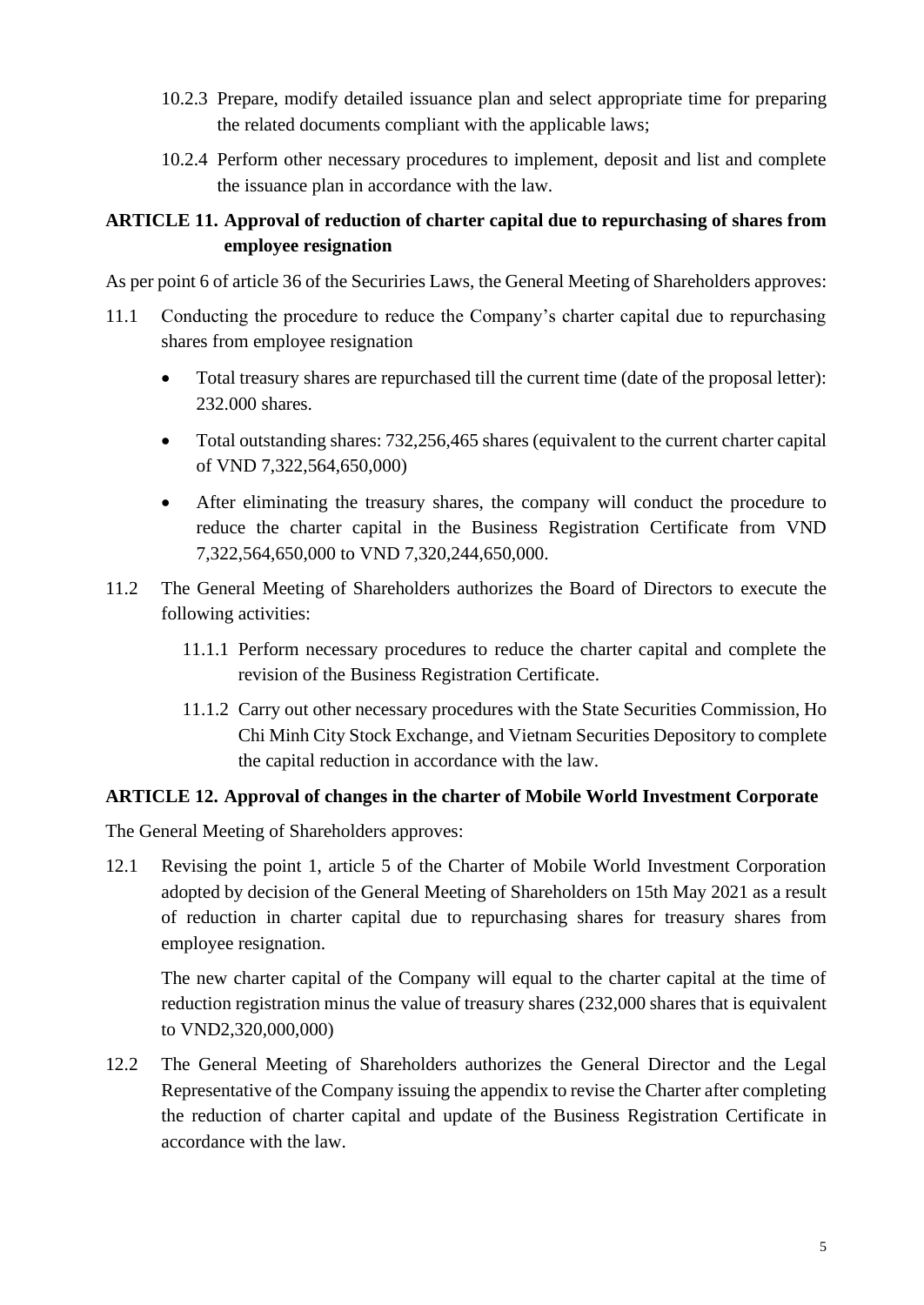# **ARTICLE 13. Approval on resignation of Mr. Tran Kinh Doanh as a member of the Board of Directors**

The General Meeting approves the resignation of Mr. Tran Kinh Doanh as a member of the Board of Directors in according to the Charter and article 160 of Law on Enterprise. The remaining number of the Board of Directors is still complying with the law, thus there is no new appointment required by the law.

## **ARTICLE 14. Approve the selection of auditor for 2021 financial year**

The General Meeting of Shareholders authorizes BOD to select one of the following companies to audit 2022 financial statements of the Company and its subsidiaries:

- Ernst & Young Vietnam Limited
- KPMG Vietnam
- **•** PricewaterhouseCoopers (Vietnam) Limited
- Deloitte Vietnam

# **ARTICLE 15. Approve the remuneration of the members of BOD and Audit Committee proposal for 2022**

The General Meeting of Shareholders approves the remuneration for the members of BOD and Audit Committee in 2022 as follows:

- 15.1 Expected remuneration of non-executive Board members in 2022: VND 2,500,000,000.
- 15.2 Remuneration of Audit Committee members in 2022: VND 0.
- 15.3 The General Meeting of Shareholders fully authorizes BOD to distribute the remuneration to the non-executive BOD members in the point 14.1.

# **ARTICLE 16. Approve the allocating VND10 billion from the NPAT for to "Mai Am The Gioi Di Dong" Charity Fund for charity activities**

- 16.1 The General Meeting of Shareholders approves to VND10 (ten) billion from the Company's Net Profit After Tax of 2021 to finance for Mobile World Group Charity Foundation..
- 16.2 The General Meeting of Shareholders fully authorizes Board of Directors to use and distribute this amount to the Projects for charity activities.
- 16.3 Details of the Charity Foundation's activities and Statement of the Charity Foundation were attached in the document and posted on the Charity Foundation's website: [https://www.maiamtgdd.vn/.](https://www.maiamtgdd.vn/)